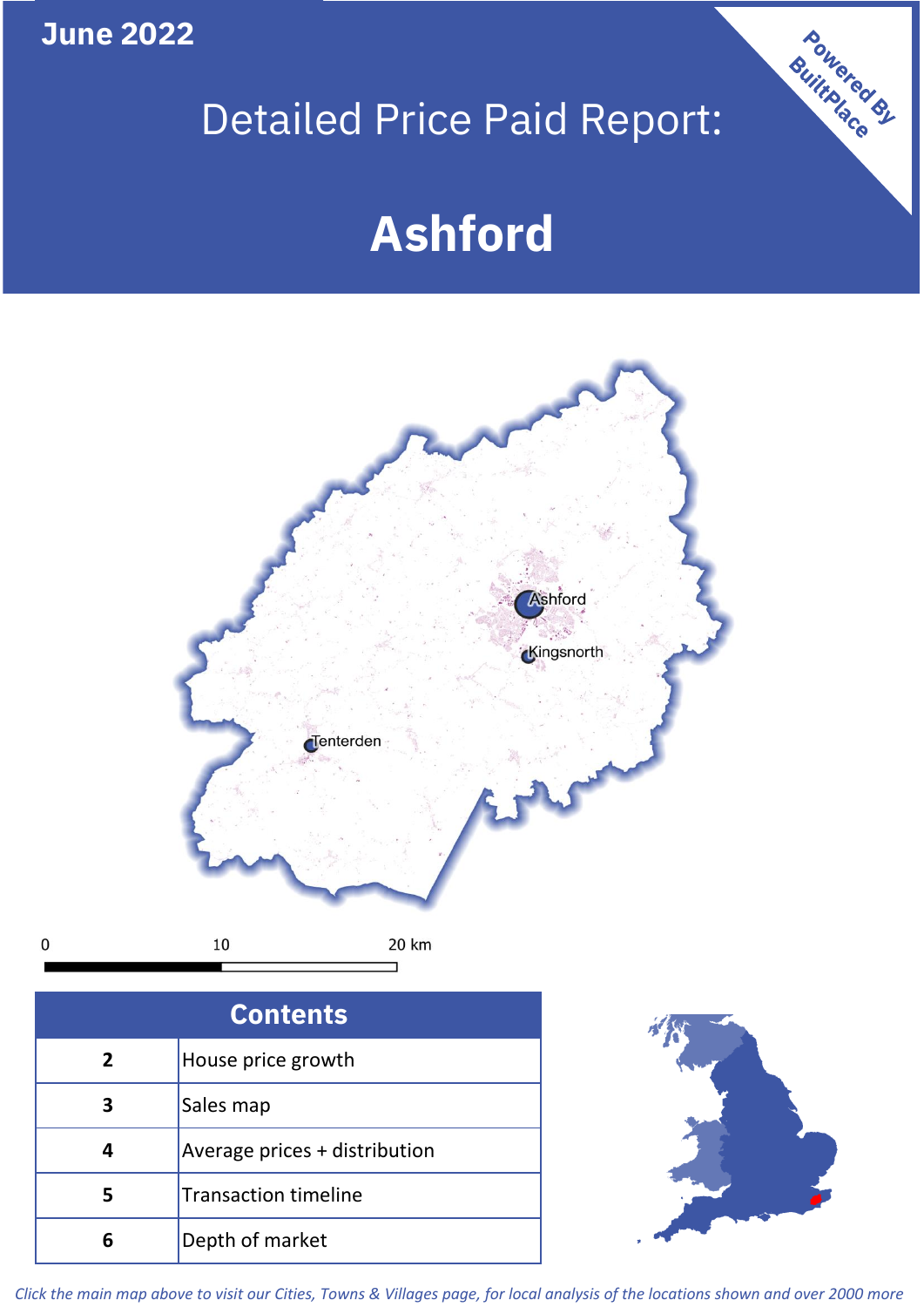### **Headline Data**

|                     | <b>Current level</b> | 3 month  | <b>Annual</b> | 5 vear  | 10 year |
|---------------------|----------------------|----------|---------------|---------|---------|
| <b>House prices</b> | £352,220             | 1.3%     | 11.6%         | 26.9%   | 77.9%   |
| <b>Transactions</b> | 2,355                | $-11.6%$ | 11.6%         | $-2.1%$ | 35.0%   |

# **House Price Growth (April 2022 data)**

#### *Annual Change in House Prices*



House prices in Ashford grew by 11.6% in the 12 months to April 2022 (based on 3-month smoothed data). By comparison national house prices grew by 10.7% and prices in the South East grew by 11.5% over the same period.

Ashford house prices are now 59.6% above their previous peak in 2007, compared to +60.7% for the South East and +52.9% across England.



#### *Year-To-Date Change in House Prices, December to April*

Local prices have grown by 2.4% in 2022 so far, compared to growth of 0.8% over the same period last year.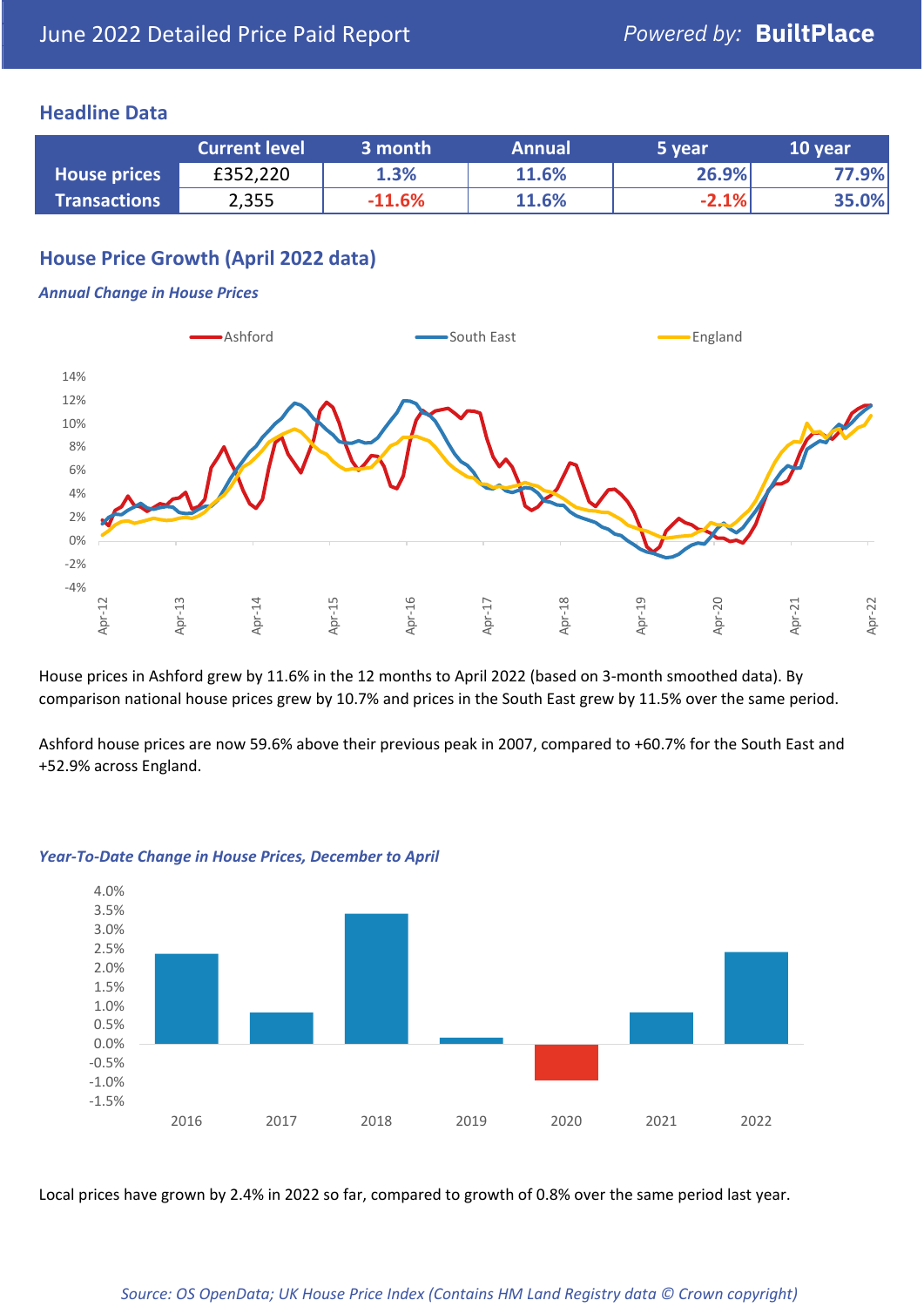# **House Price Map**

*12 months to April 2022*



*Each point is one postcode, coloured by the average value relative to all sales in this local authority (price bands are LA-specific quintiles).*

# **Map Key**

| Min      | <b>Max</b> |                            |
|----------|------------|----------------------------|
| Up to    | £229,000   | 1st quintile / lowest 20%  |
| £229,000 | £280,000   | 2nd quintile               |
| £280,000 | £343,000   | 3rd quintile               |
| £343,000 | £466,000   | 4th quintile               |
| £466,000 | and over   | 5th quintile / highest 20% |

*Source: OS OpenData; UK House Price Index (Contains HM Land Registry data © Crown copyright)*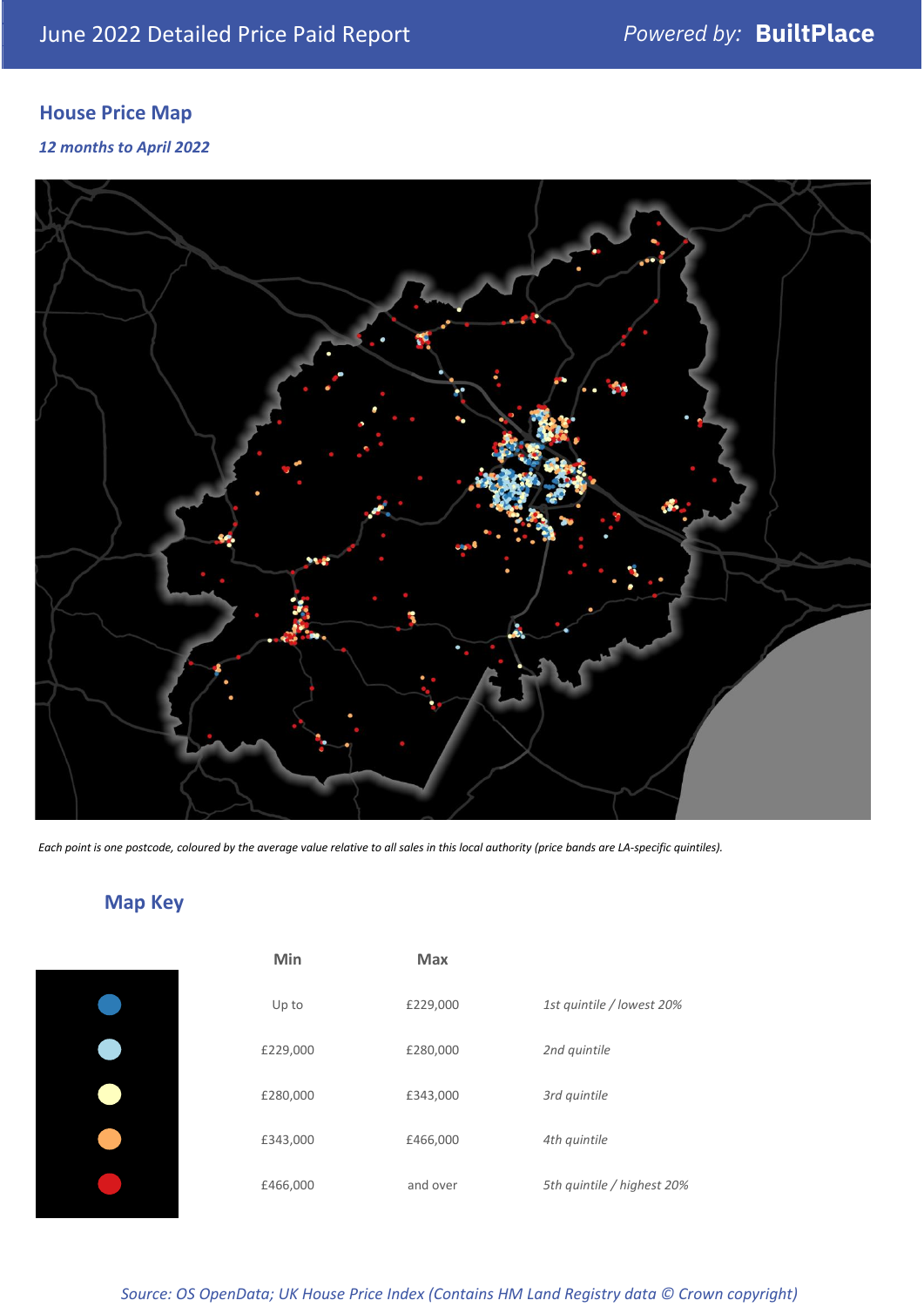# **Average House Price by Property Type**

#### *12 months to April 2022*



|                 | <b>New</b> | <b>Second hand</b> |  |  |
|-----------------|------------|--------------------|--|--|
| <b>Flat</b>     | £275,300   | £175,265           |  |  |
| <b>Terraced</b> | £357,050   | £277,924           |  |  |
| Semi-detached   | £364,696   | £323,205           |  |  |
| <b>Detached</b> | £504,603   | £552,585           |  |  |

# **House Price Distribution by Year**

*All properties, by price band and calendar year (2020 = year to date)*

|                    | 1997 | 2002 | 2007 | 2012 | 2017 | 2019 | 2020 |
|--------------------|------|------|------|------|------|------|------|
| <b>Under £100k</b> | 72%  | 28%  | 3%   | 4%   | 1%   | 1%   | 2%   |
| £100-200k          | 24%  | 52%  | 49%  | 53%  | 22%  | 10%  | 13%  |
| E200-300k          | 4%   | 13%  | 29%  | 26%  | 39%  | 37%  | 32%  |
| £300-400k          | 1%   | 4%   | 10%  | 9%   | 20%  | 24%  | 23%  |
| £400-500k          | 0%   | 1%   | 4%   | 5%   | 8%   | 13%  | 11%  |
| <b>£500k-1m</b>    | 0%   | 1%   | 4%   | 4%   | 9%   | 14%  | 19%  |
| £1-2m              | 0%   | 0%   | 0%   | 0%   | 0%   | 1%   | 1%   |
| <b>Over £2m</b>    | 0%   | 0%   | 0%   | 0%   | 0%   | 0%   | 0%   |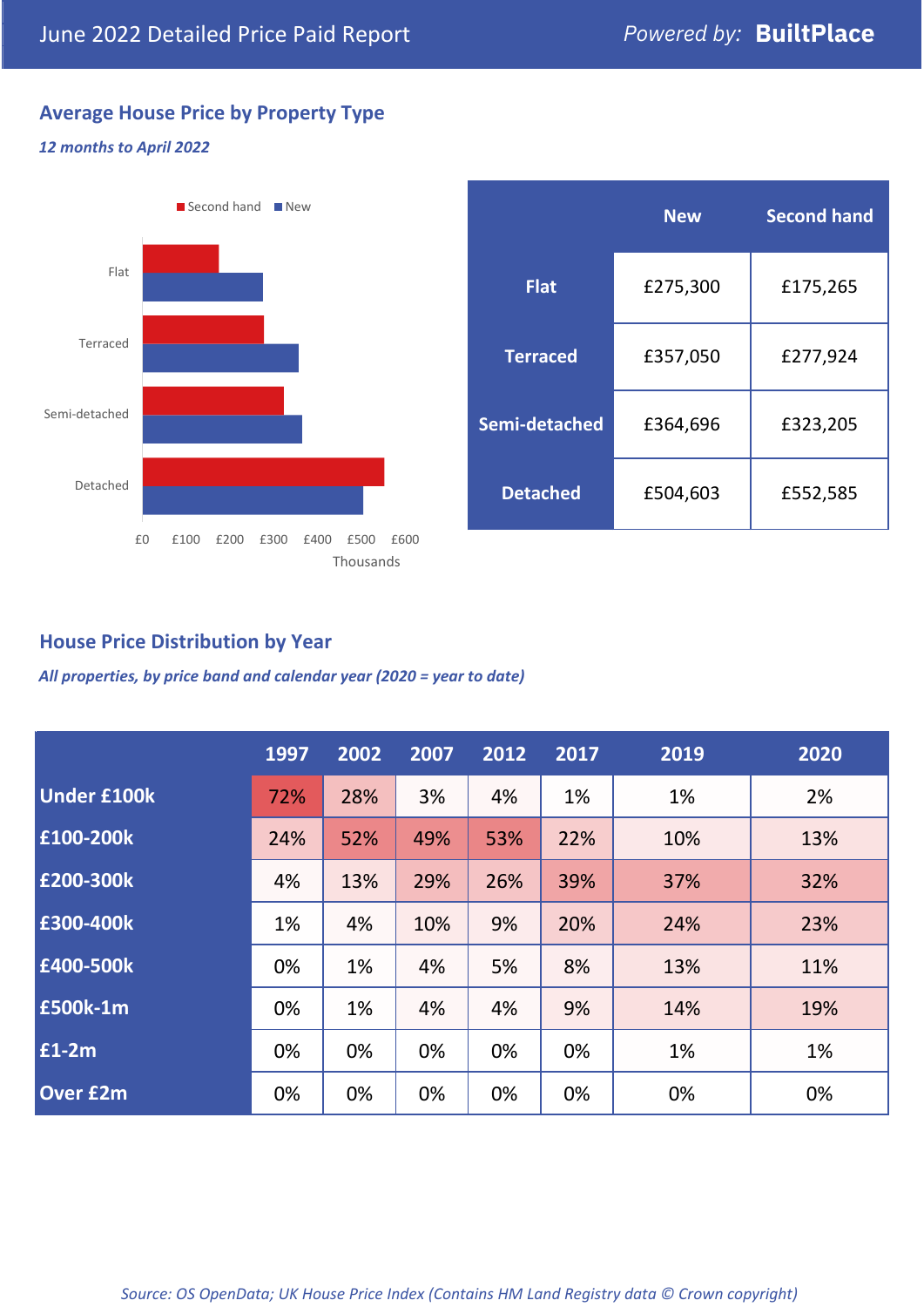# **Transactions (February 2022 data)**

*Annual Transactions, Indexed (2001-05 average = 100)*



There were 2,355 transactions in Ashford during the 12 months to February 2022. This is 79% of the average from 2001- 05 and suggests activity is below pre-downturn levels.

Transactions in Ashford have grown by 4.5% since 2014, compared to changes of -9.9% for South East and -7.7% for England.



#### *Cash and New Build Sales as % of Total, by Year*

*Note: The data on this page EXCLUDES transactions identified as transfers under a power of sale/repossessions, buy-to-lets (where they can be identified by a mortgage), and transfers to non-private individuals - i.e. it comprises only Land Registry 'A' data.*